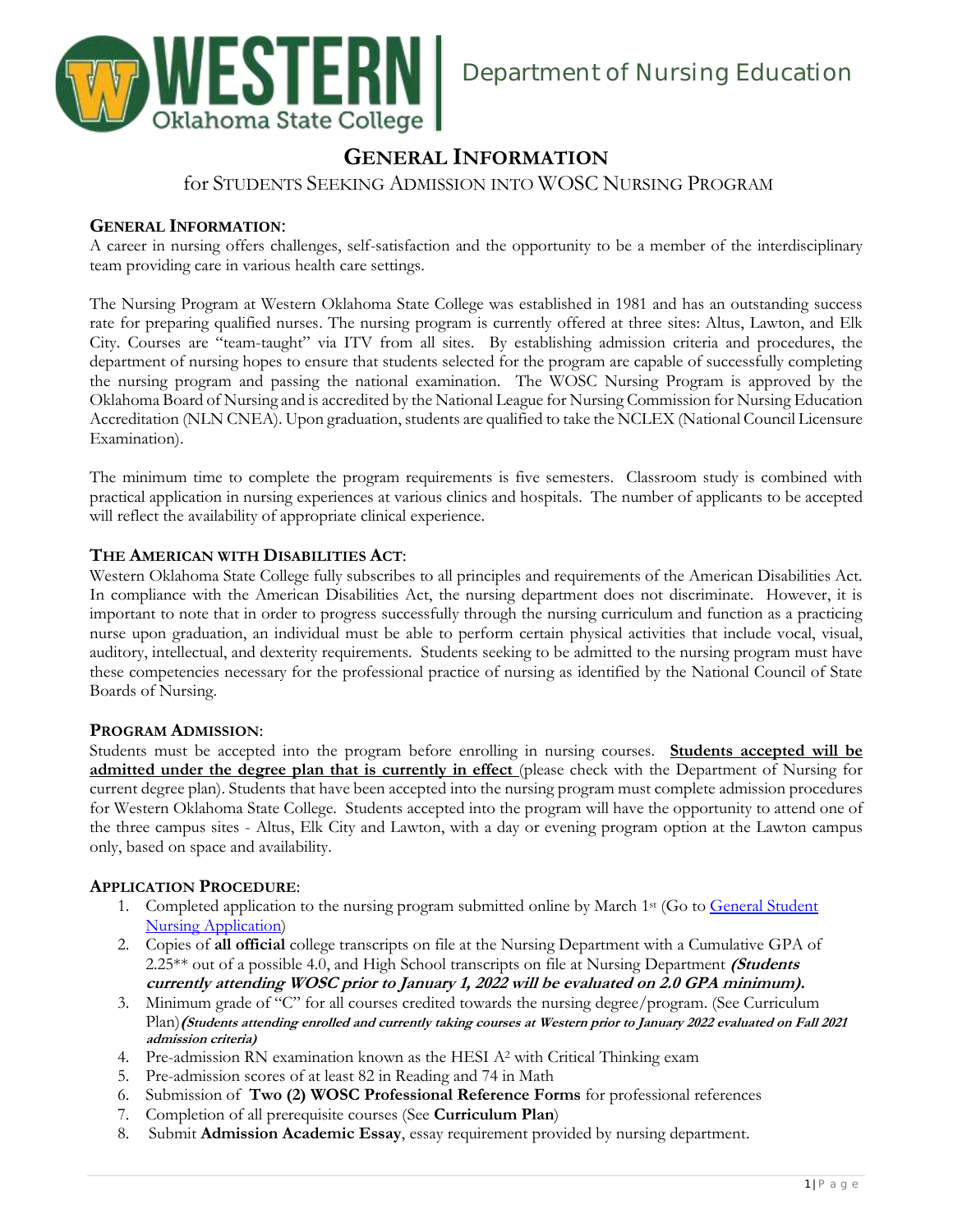

- 9. Submit all Supporting documents that applicant would like applicant selection committee to consider for preferential points. See Admission Selection Point Sheet Information.
- \*\* Students currently enrolled and attending classes at Western prior to November 1, 2021 will be evaluated for admission based on fall 2021 criteria.

Applicants will be ranked to determine acceptance into the nursing program based on completion of the application process, the student's Cumulative GPA on required general education and nursing support courses, and a preadmission RN examination with designated decision scores.

# **TRANSFER STUDENTS:**

Transfer credits from an ACEN or CNEA accredited nursing school will be considered on an individual basis. There will be no more than one academic year between successful completions of the last nursing course for transfer into the WOSC Nursing Program.

# **ADVANCED STANDING (LPN TO RN) ENTRY STUDENTS**

The minimum time to complete the program requirements is five semesters. However, for advanced standing students, the minimum amount of time to complete the program is 1.5 years based on having all the nursing courses given advanced standing status for, pre-requisite and co-requisite courses completed prior to entering NURS 1129 or NURS 2219. Classroom study whether in the face- to -face or online program for LPN to RN students is combined with practical application in nursing experiences at various clinics and hospitals. The number of applicants to be accepted will reflect the availability of appropriate clinical experience. Online classes track are only available for LPNs who are accepted into the NURS 2219 i.e. nursing III, and NURS 2229, nursing IV. There is a face-to-face clinical component attached to the online track LPN to RN.

#### **INTERRUPTION OF PROGRESSION:**

- 1. All students must maintain a 2.0 over-all average and must achieve grades of "C" in all nursing courses for the purpose of retention, progression and graduation.
- 2. Failure to achieve a satisfactory grade in either the theory area of a nursing course or clinical area of a nursing course will result in an unsatisfactory grade for the entire course. Clinical and theory portions of the course must be repeated.
- 3. A student may re-enroll **one time** in only one of the four major areas nursing courses required for the Associate in Applied Science in Nursing.
- 4. A student must successfully complete the four-major-area courses required for the Associate in Applied Science within a three-year period.
- 5. Students who fail to meet academic or clinical requirements of NURS 1119 must wait until the following academic year before reapplying to the nursing program. The student must follow the application process, meet the current criteria and be considered with the other applications for that year. **The student cannot enroll in other nursing courses during this time.** (However, it is to the students' advantage to enroll in required general education courses).
- 6. Students who fail to meet academic or clinical requirements of NURS 1129, 2219 or 2229 must submit an application for re-entry into the nursing program. The time when students may repeat a course will be determined on an individual basis. Re-admittance is based on successful completion of clinical skills check-offs, dosage calculation competency, nursing process competency, and comprehensive examination. Please see the Re-Admission Policy for more details.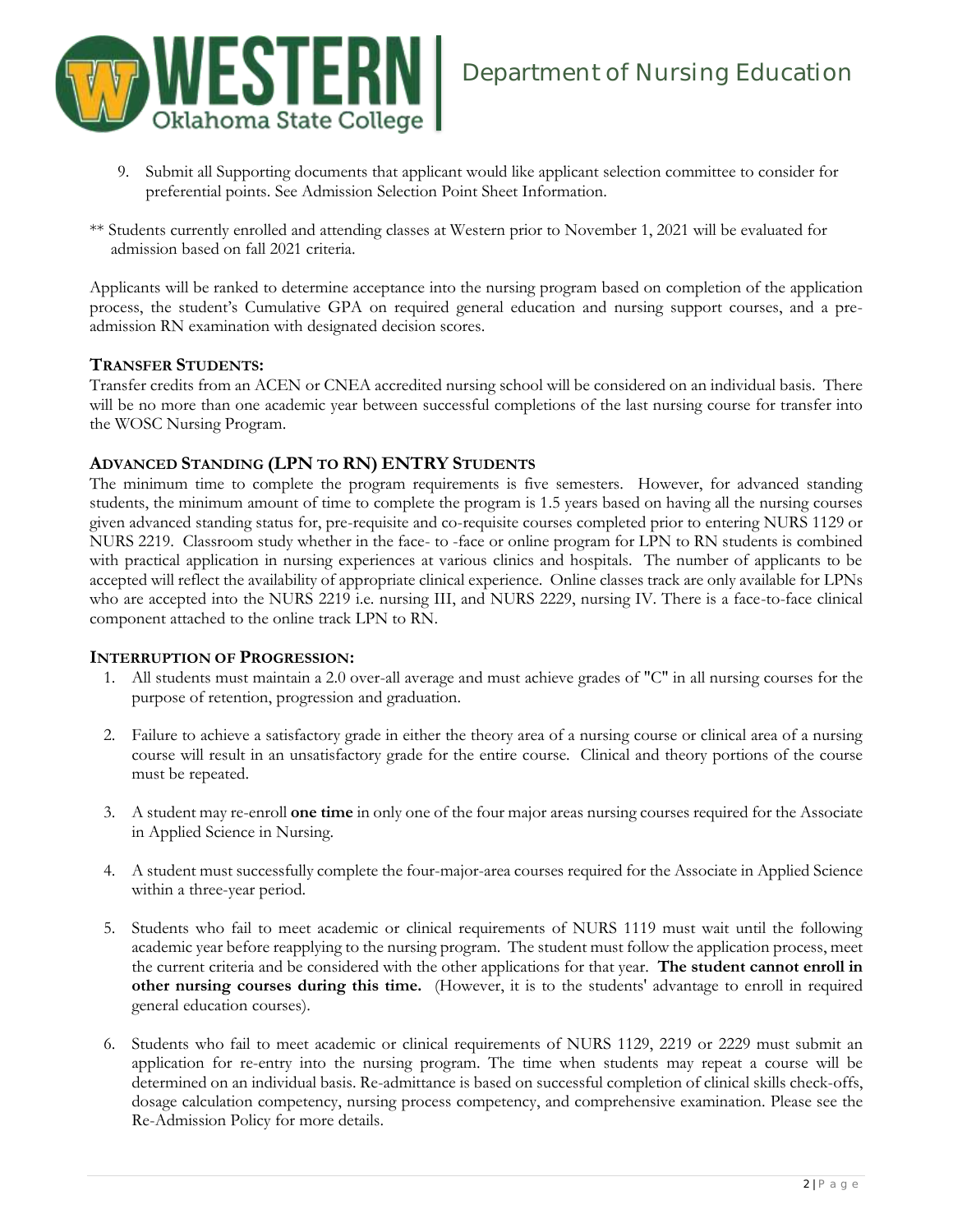

# **INTERNATIONAL STUDENTS:**

Applicants classified as an international student using an F-1 Student Visa may attend at one of Western's three campuses. **However, all initial processing & paperwork must be completed with the Office of Registrar at the Altus campus.** Oklahoma law only allows a license to be issued to U.S. citizens, U.S. nationals, and legal permanent resident aliens. Other qualified aliens may be issued a temporary license that is valid until the expiration of their visa status, or if there is no expiration date, for one year. For more information regarding this matter, applicants can contact the Oklahoma Board of Nursing.

All applicants to the program for whom English is a second language must take the **TOEFL-(Test of English as a Foreign Language)** test.

# **CRIMINAL BACKGROUND CHECKS**

Once accepted by the WOSC Nursing Department, all students will be required to submit information in order for a criminal background check to be complete. If an applicant admitted to the nursing program possesses any one of the following: a felony conviction, arrest, pending charges, judicially declared incompetence, or disciplinary action, they should be aware this **might** affect eligibility for registered nurse licensure. **Various clinical agencies also have restrictions regarding individuals with a criminal record**. Criminal background information is reviewed and decisions are made based on the clinical agency's policies and guidelines.

# **URINE DRUG SCREENS (UDS)**

Students accepted into the WOSC Nursing Program will be required to undergo a urine drug screen at least once annually while in the program. Students are required to pass the UDS with a negative result. Any student screened as positive on the UDS may be removed from the program. A student may request a repeat of the UDS at their own expense, however, pending the repeated UDS results and reviewed finding of the individual situation, the student may be suspended from the Nursing Program. WOSC nursing program utilizes various outside clinical institutions for the nursing student various clinical experiences. Many of those institutions have restrictions regarding individuals with positive UDS and licensed medical marijuana use. As a result, WOSC nursing program faculty do not permit entry of student in the nursing program with a positive UDS.

Declaration Statement: Although the use of medical marijuana is legal in the State of Oklahoma, it is still considered illegal by federal laws, and in other states such as Texas. Western utilizes clinical sites in the State of Texas, which prohibits the use of medical marijuana, therefore WOSC nursing education faculty cannot guarantee students with medical marijuana licenses clinical placement. All students are drug tested at least once annually prior to entry into clinical. The nursing education curriculum is designed to have the theory portion occur concurrently with the clinical portion. Students unable attend clinical will have to be dismissed from the program for the inability to complete the nursing program.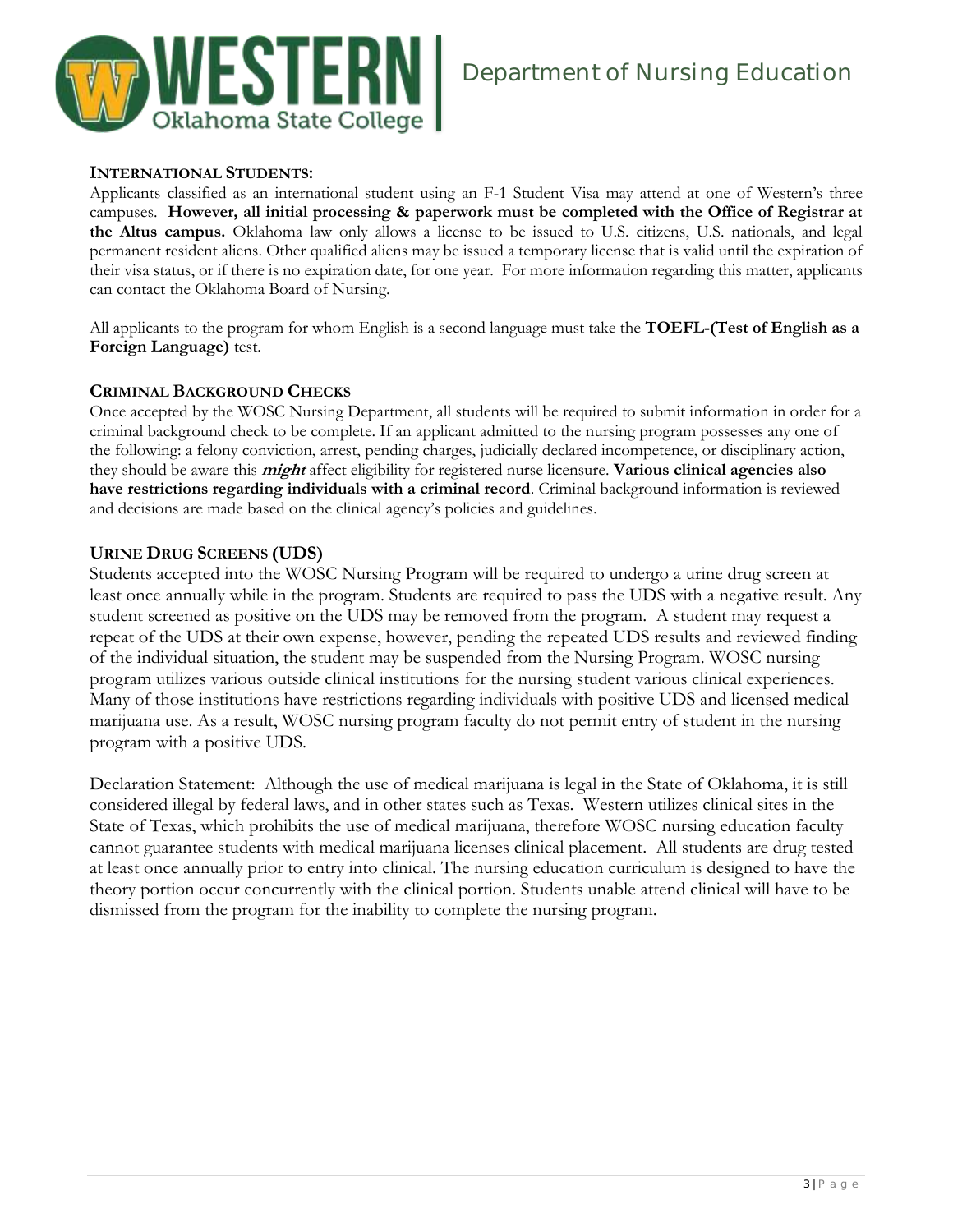

# **REGISTERED NURSING PROGRAM CURRICULUM PLAN**

The Nursing program is designed for the student who plans to enter the job force immediately. After successful completion of the required curriculum, you will receive an Associate's of Applied Science Degree, which prepares you for the Registered Nurse licensure exam. The program consists of a prerequisite semester in which students must have completed all prerequisite courses prior to admission to the Nursing Program. Because of the limited spaces available in the program, admission is highly competitive and completion of all general education, related, and support courses is highly recommended. To be considered for acceptance to the Nursing Program the student must meet certain entrance standards. Contact the Nursing Department for additional program admission requirements and Program details.

| <b>Pre-requisite Semester</b>     |                                                                     | Total              | <b>GE</b>                | <b>NURS</b>              |
|-----------------------------------|---------------------------------------------------------------------|--------------------|--------------------------|--------------------------|
| $**$<br><b>BIOL 2104</b>          | Human Anatomy <sup>*</sup>                                          |                    |                          |                          |
| or                                | <sub>or</sub>                                                       | $4$ cr.            | $\overline{\mathbf{4}}$  | ┡                        |
| <b>BIOL 2204</b><br>$**$          | <b>Anatomy and Physiology I</b>                                     |                    |                          |                          |
| $**$<br><b>MATH 1483</b>          | <b>Functions and Modeling</b>                                       |                    |                          |                          |
| or                                | or                                                                  | $3 \text{ cr.}$    | $\overline{\mathbf{3}}$  |                          |
| <b>MATH 1523</b><br>$**$          | <b>STEM College Algebra</b>                                         |                    |                          |                          |
| $**$<br><b>CHEM 1115</b>          | General Chemistry I <sup>*</sup>                                    |                    |                          |                          |
| or                                | <sub>or</sub>                                                       | 4-5 cr.            | $4-5$                    |                          |
| <b>CHEM 1004</b><br>$**$          | Introduction to Chemistry <sup>*</sup>                              |                    |                          |                          |
|                                   | <b>Semester Total</b>                                               | 11-12 cr.          | 12                       | $\overline{\phantom{a}}$ |
| <b>Semester 1</b>                 |                                                                     |                    |                          |                          |
| $\ast\ast$<br><b>BIOL 2304</b>    | Human Physiology <sup>4</sup>                                       |                    |                          |                          |
| or                                | or                                                                  | 4 cr.              | $\overline{\mathbf{4}}$  |                          |
| <b>BIOL 2214</b><br>$**$          | Anatomy and Physiology II <sup>*</sup>                              |                    |                          |                          |
| *NURS 1119                        | Nursing I                                                           | 9 cr.              |                          | 9                        |
|                                   | <b>Semester Total</b>                                               | 13 cr.             | 4                        | 9                        |
| <b>Semester 2</b>                 |                                                                     |                    |                          |                          |
| <b>ENGL 1113</b>                  | <b>English Composition</b>                                          | $3$ cr.            |                          |                          |
| <b>PSY 1113</b>                   | <b>General Psychology</b>                                           | 3 cr.              |                          |                          |
| <b>*NURS 1129</b>                 | Nursing II                                                          | 9 cr.              | $- -$                    | 9                        |
|                                   | <b>Semester Total</b>                                               | 15 cr.             | 6                        | $\mathbf Q$              |
| <b>LPN Pre-requisite Semester</b> |                                                                     |                    |                          |                          |
| <b>NURS 1123</b>                  | LPN Transition Course V                                             | 3 cr.              | $\overline{\phantom{a}}$ | 3                        |
|                                   | <b>Semester Total</b>                                               | $\overline{3}$ cr. | $-\,-$                   | 3                        |
| Semester 3                        |                                                                     |                    |                          |                          |
| <b>ENGL 1213</b>                  | <b>English Composition II</b>                                       | 3 cr.              |                          |                          |
| <b>POLS 1113</b>                  | <b>Federal Government</b>                                           | $3 \text{ cr.}$    |                          |                          |
| *NURS 2219                        | Nursing III                                                         | 9 cr.              | $\overline{\phantom{a}}$ | 9                        |
|                                   | <b>Semester Total</b>                                               | 15 cr.             | 6                        | 9                        |
| <b>Semester 4</b>                 |                                                                     |                    |                          |                          |
| <b>HIST 1483/93</b>               | <b>American History</b>                                             | 3 cr.              | 3                        |                          |
| <b>*NURS 2229</b>                 | Nursing IV                                                          | 9 cr.              | $\overline{\phantom{a}}$ | 9                        |
|                                   | Semester Total                                                      | 12 cr.             | 3                        | $\mathbf Q$              |
|                                   |                                                                     |                    |                          |                          |
|                                   | <b>Total</b>                                                        | 67-70 cr.          | $30 - 31$                | 36/39                    |
|                                   | All Courses must be completed with a minimum grade of $C$ or higher |                    |                          |                          |

#### **The following is a suggested curriculum plan:**

leted with a minimum grade of **C** 

**MUST HAVE to apply to Nursing Program**

**Need to complete AAS degree in Nursing**

**Must complete prior to or in conjunction with Nursing 1119 to progress in the Nursing Program.**

**\* Requires admission to the nursing program for enrollment.**<br> **\*\*** Students must meet college requirements for courses be cleared

Students must meet college requirements for courses, be cleared of deficiencies, and meet all pre-requisites before enrolling in these courses.

**All Sciences must be completed within the last 10 years**

 All LPNs entering the second and/or third semester of the Nursing program are required to successfully complete the LPN Transition Course prior to beginning NURS 1129 and/or NURS 2219 thereby, increasing credit hours to 70 for the LPN student.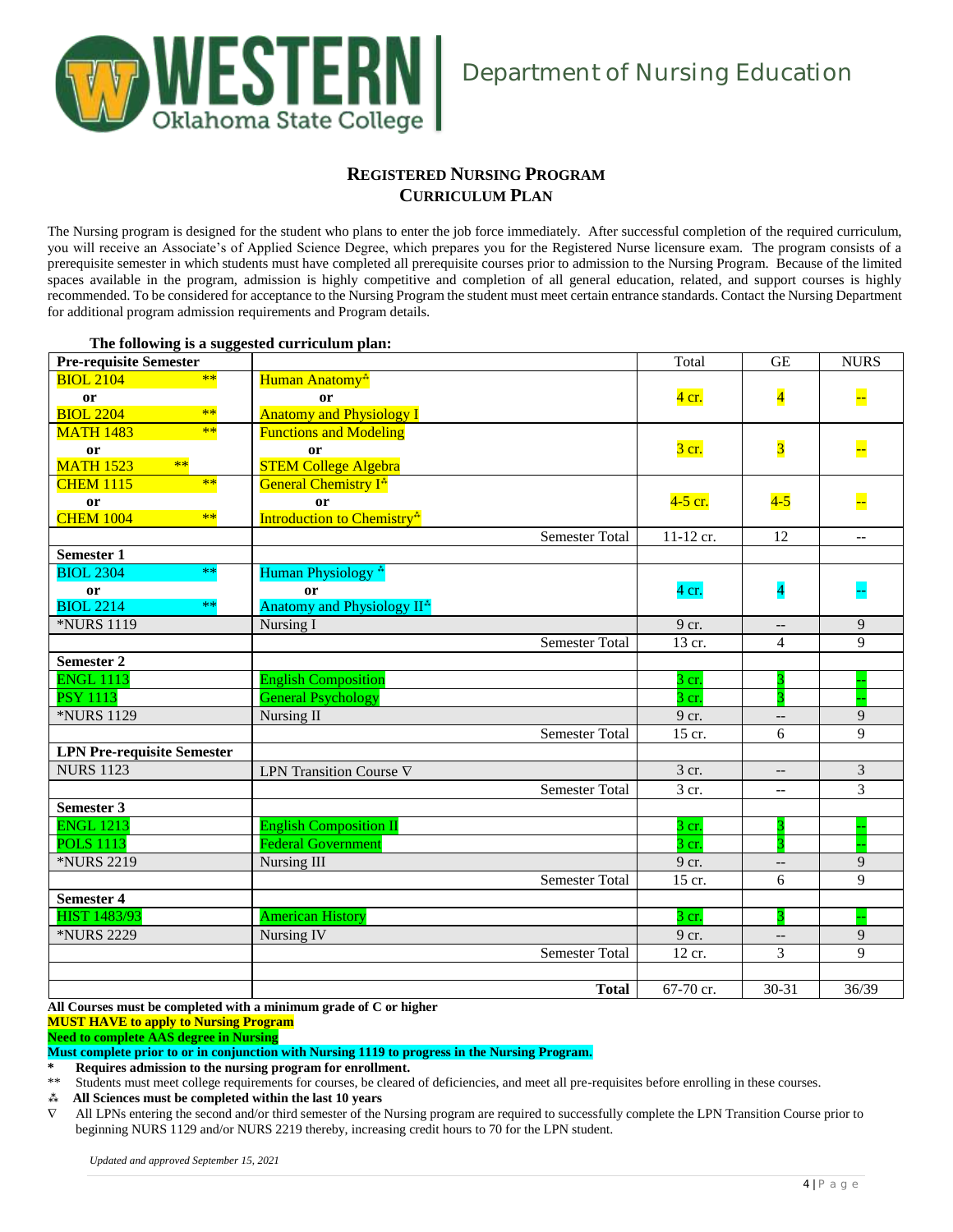

# **CRIMINAL BACKGROUND INFORMATION:**

All students (General, LPN and Transfer Students) will be required to complete a criminal background check **annually**. The completion of the criminal background checks will be performed on those students who are accepted into the program. The background checks will be handled by a private company in which the WOSC Nursing Department has a contract. Students **WILL NOT** be required to complete separate FBI or OSBI background checks. The contracted company which is utilized will be solely responsible for all criminal background checks required by the clinical facilities.

**Applicants admitted to the nursing program should be aware that a felony conviction, arrest, pending charges, judicially declared incompetence, or disciplinary action might affect eligibility for registered nurse licensure. Various clinical agencies also have restrictions regarding individuals with a criminal record. Criminal background information is reviewed and decisions are made based on the clinical agency's policies and guidelines. The failure of a clinical facility to accept a student based on their criminal background will result in the student's inability to complete the clinical portion of the program. Because the student will be unable to participate in clinical rotations, the student will be withdrawn from the nursing program.**

### **LICENSURE**:

The **Western Oklahoma State College Department of Nursing Education** is approved by the Oklahoma Board of Nursing. Gradates of this state-approved program are eligible to apply to write for the National Council Licensure Examination (NCLEX) for registered nurses. Applicants for Oklahoma licensure must meet all state and federal requirements to hold an Oklahoma license to practice nursing. In addition to completing a stateapproved nursing education program that meets educational requirements and successfully passing the licensure examination, requirements include submission of an application for licensure, a criminal history records search, and evidence of citizenship or qualified alien status. Applicants for licensure must also hold a high school diploma or a graduate equivalency degree (G.E.D.). [59 O.S. §567.5 & 567.6]. To be granted a license, an applicant must have the legal right to be in the United States (United States Code Chapter 8, Section 1621). In addition, Oklahoma law only allows a license to be issued to U.S. citizens, U.S. nationals, and legal permanent resident aliens. Other qualified aliens may be issued a temporary license that is valid until the expiration of their visa status, or if there is no expiration date, for one year. Applicants who are qualified aliens must present to the Board office, in person, valid documentary evidence of:

- 1. A valid, unexpired immigrant or nonimmigrant visa status for admission into the United States;
- 2. A pending or approved application for asylum in the United States;
- 3. Admission into the United states in refugee status;
- 4. A pending or approved application for temporary protected status in the United States;
- 5. Approved deferred action status; or
- 6. A pending application for adjustment of status to legal permanent resident status or conditional resident status.

The Board has the right to deny a license to an individual with a history of criminal back-ground, disciplinary action on any professional or occupational license or certification, or judicial declaration of mental incompetence [59 O.S. §567.8]. These cases are considered on an individual basis at the time application for licensure is made, with the exception of felony convictions. An individual with a felony conviction cannot apply for licensure for at least five years after completion of all sentencing terms, including probation and suspended sentences, unless a presidential or gubernatorial pardon is received [59 O.S. §567.5 & 567.6].

For any students seeking licensure outside the state of Oklahoma, it is the student's responsibility to ensure he/she meet all requirements for licensure in the state in which they reside. Contact information for all nursing licensing boards can be found at the National Council of State Boards of Nursing (NCSBN) website at https://www.ncsbn.org/contact-bon.htm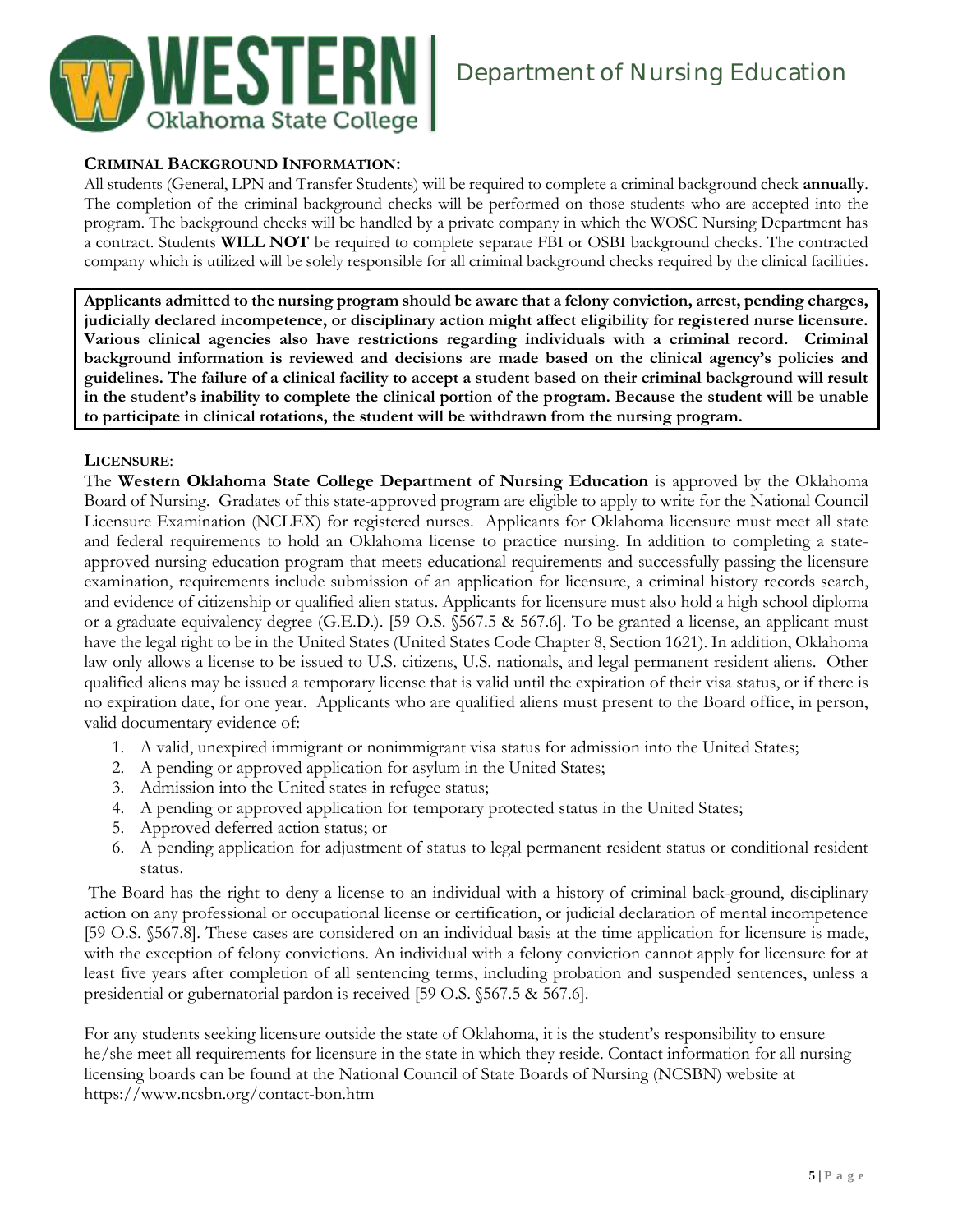

### COST INFORMATION FOR GENERAL STUDENTS (OKLAHOMA RESIDENTS)

# ESTIMATED COST FOR GENERAL EDUCATION COURSE WORK

#### TUITION & STANDARD FEES

| <b>OTHER FEES</b>                                                                                         |  |
|-----------------------------------------------------------------------------------------------------------|--|
|                                                                                                           |  |
| (General Chemistry – 5 credit hours, Human Anatomy – 4 credit hours, & Human Physiology – 4 credit hours) |  |
|                                                                                                           |  |
| (General Chemistry – 5 credit hours, Human Anatomy – 4 credit hours, & Human Physiology – 4 credit hours  |  |
|                                                                                                           |  |
|                                                                                                           |  |
|                                                                                                           |  |
|                                                                                                           |  |
|                                                                                                           |  |

# ESTIMATED COST OF THE NURSING EDUCATION COURSE WORK

| <b>TUITION</b> (\$148.50 per credit hour*) |
|--------------------------------------------|
|                                            |
| <b>OTHER FEES</b>                          |
|                                            |
|                                            |
|                                            |
|                                            |
|                                            |
|                                            |
|                                            |
|                                            |
|                                            |
|                                            |
|                                            |
|                                            |
|                                            |

#### **ESTIMATED COST OF BOOKS AND ADDITIONAL EXPENSES**

| \$20.054.50 |
|-------------|

\*Tuition and fees are subject to change without notification by the Oklahoma State Regents for Higher Education. \*\*Cost information is subject to change.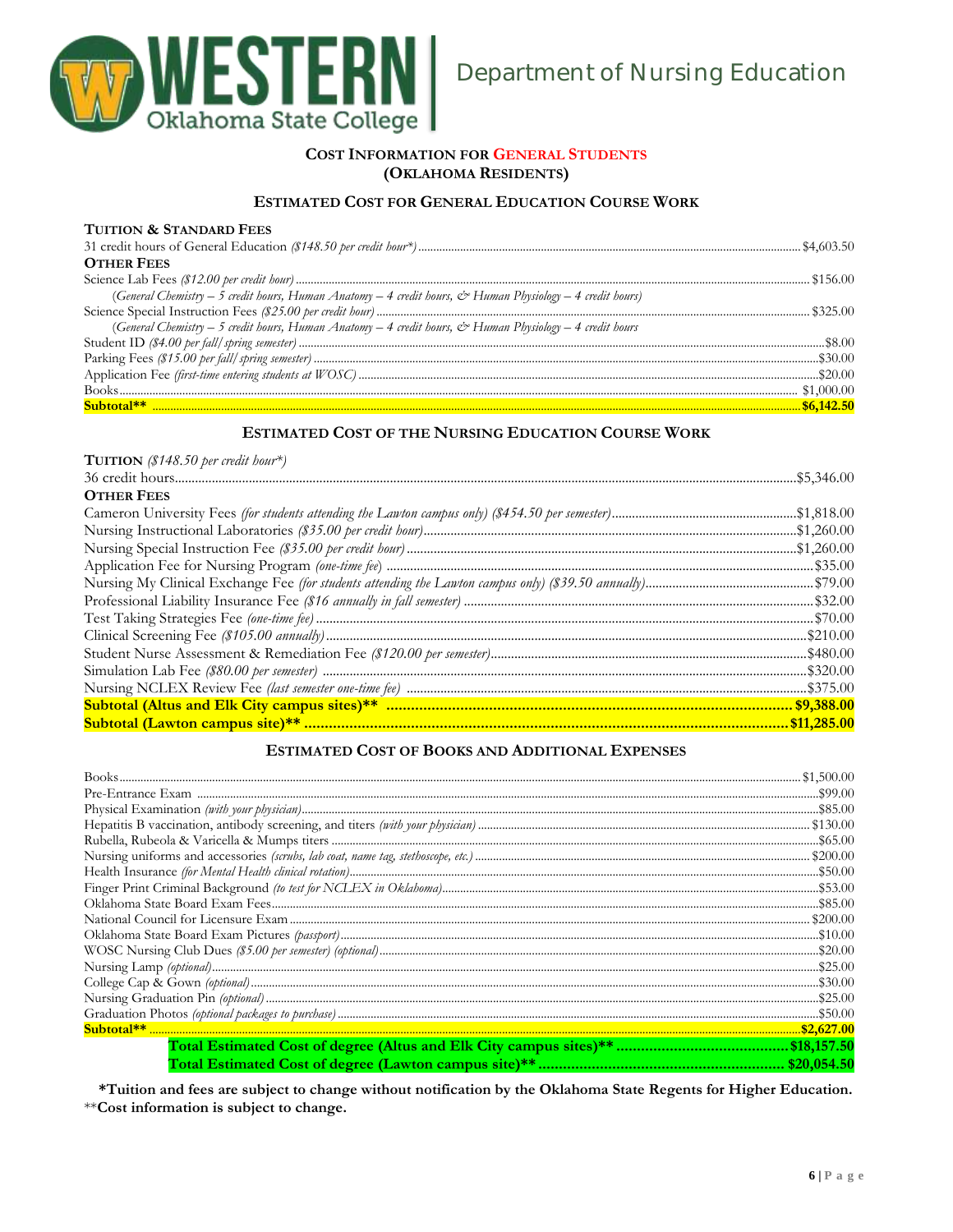

#### COST INFORMATION FOR LPN STUDENTS (OKLAHOMA RESIDENTS) **ESTIMATED COST FOR GENERAL EDUCATION COURSE WORK**

#### THITION & STANDARD FEES

| <b>OTHER FEES</b>                                                                                                          |  |
|----------------------------------------------------------------------------------------------------------------------------|--|
|                                                                                                                            |  |
| (General Chemistry - 5 credit hours, Human Anatomy - 4 credit hours, & Human Physiology - 4 credit hours)                  |  |
|                                                                                                                            |  |
| (General Chemistry – 5 credit hours, Human Anatomy – 4 credit hours, $\dot{\mathcal{C}}$ Human Physiology – 4 credit hours |  |
|                                                                                                                            |  |
| $(Microcomputers - 3 credit hours)$                                                                                        |  |
|                                                                                                                            |  |
|                                                                                                                            |  |
|                                                                                                                            |  |
|                                                                                                                            |  |
|                                                                                                                            |  |

#### **ESTIMATED COST OF THE NURSING EDUCATION COURSE WORK**

| <b>TUITION</b> (\$148.50 per credit hour*)             |  |
|--------------------------------------------------------|--|
|                                                        |  |
| <b>OTHER FEES</b>                                      |  |
|                                                        |  |
|                                                        |  |
|                                                        |  |
|                                                        |  |
|                                                        |  |
|                                                        |  |
|                                                        |  |
|                                                        |  |
|                                                        |  |
|                                                        |  |
|                                                        |  |
|                                                        |  |
|                                                        |  |
| <b>ESTIMATED COST OF BOOKS AND ADDITIONAL EXPENSES</b> |  |
|                                                        |  |
|                                                        |  |
|                                                        |  |
|                                                        |  |
|                                                        |  |
|                                                        |  |

\*Tuition and fees are subject to change without notification by the Oklahoma State Regents for Higher Education. \*\*Cost information is subject to change.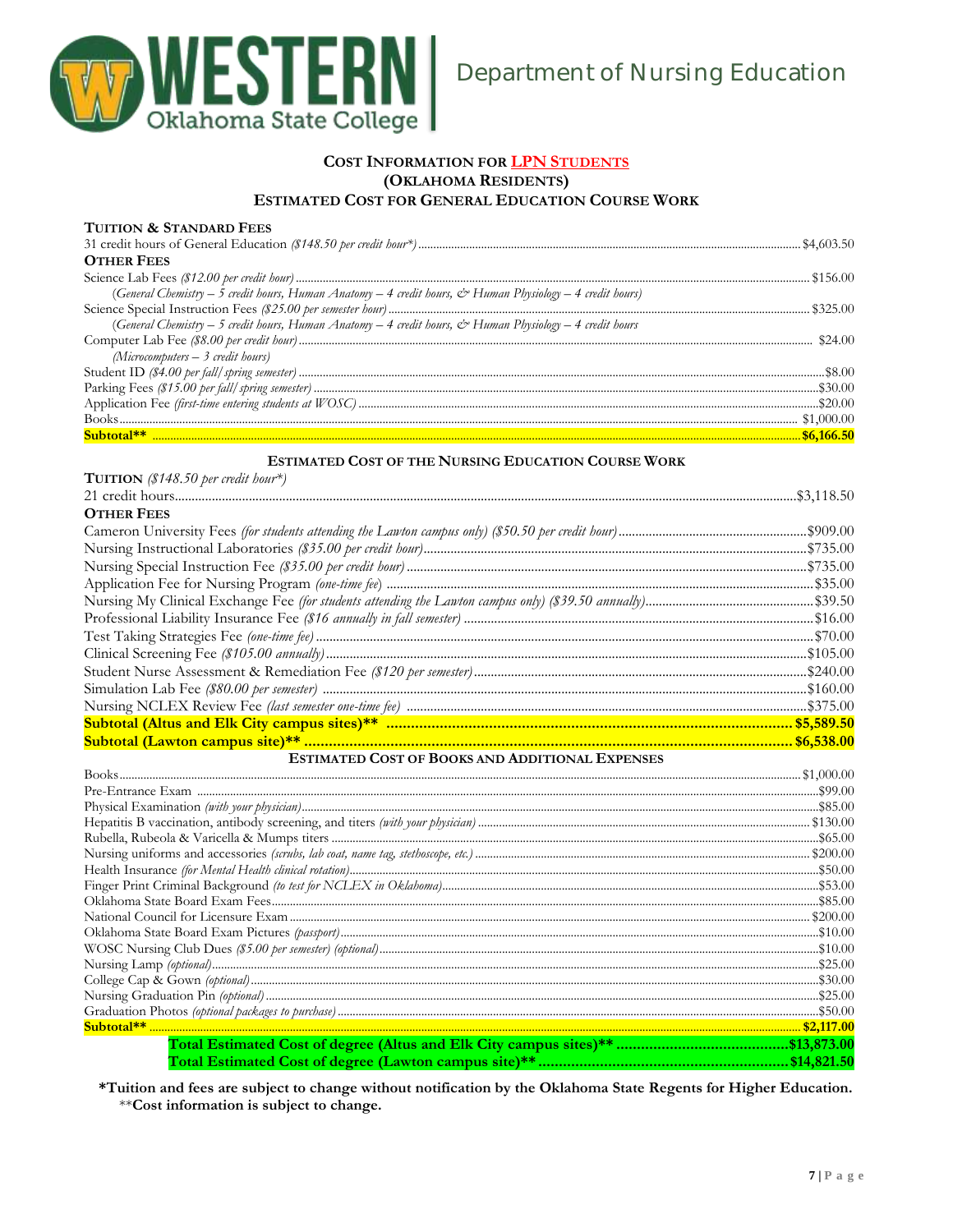

# **ADMISSION SELECTION**

# **ADMISSION SELECTION SCORE SHEET**

# **PART I**

### **Admission Entrance Exam**

Point values for the Pre-Nursing Exam are taken from the percentage of questions you get correct. Ex: 87% = 87 points. The Pre-Nursing Exam may be taken up to two times. The higher score in each area will be used. The applicant may choose to test in any number of areas on the second attempt.

Applicants will be tested in the following areas: Math, Vocabulary, Reading, Anatomy/Physiology, Biology, and Critical Thinking

Each of the six areas are worth 20 points. **GPA**

| $_{\rm Low}$ | High | Points |
|--------------|------|--------|
| 3.8          | 4.0  | 25     |
| 3.5          | 3.79 | 20     |
| 3.01         | 3.49 | 15     |
| 2.5          | 3.0  | 10     |
| 2.25         | 2.49 |        |
| < 2.25       |      |        |

Total Points Possible for Part I = **145**

\*Students will **NOT** be considered for admission if they score below the listed values: - -Reading score less than 82

-Math score less than 74 -GPA less than 2.25\*

**\*** Students currently enrolled and attending Western prior to November 1, 2021 will be assessed on the fall 2021 admission criteria.

# **PART II**

#### **Nursing Support Courses** \*

|                                   | Completion Points |  |  |
|-----------------------------------|-------------------|--|--|
| Anatomy                           | 20                |  |  |
| Physiology                        | 20                |  |  |
| Chemistry                         | 20                |  |  |
| General Psychology                | 20                |  |  |
| Functions & Modeling              |                   |  |  |
| English Comp I<br>English Comp II |                   |  |  |
| American History                  |                   |  |  |
| Federal Gov't                     |                   |  |  |
|                                   |                   |  |  |

#### Total Points Possible for Part II =**160**

#### **Total Possible Points = 305**

Updated 09-2021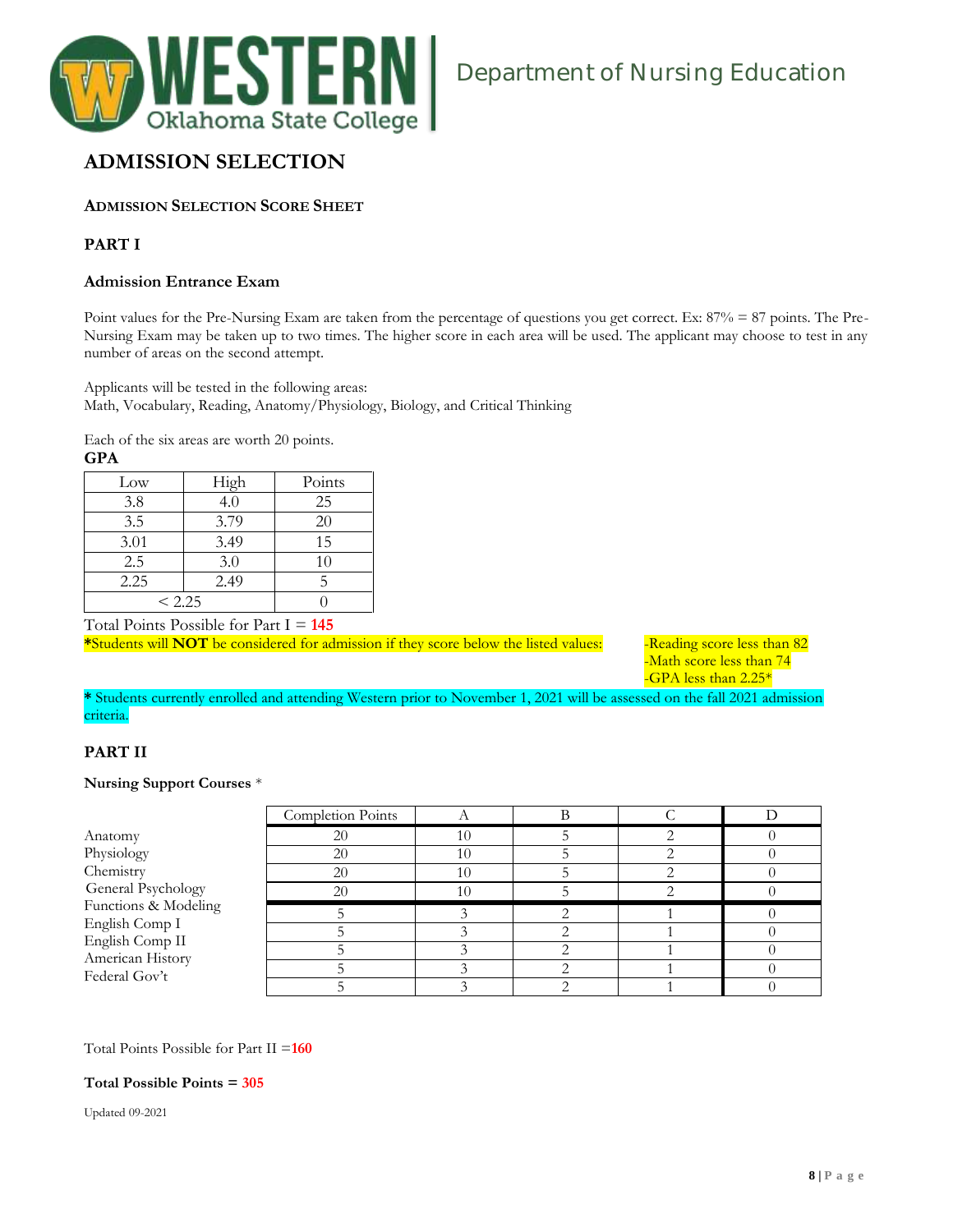

## **ADVANCED STANDING ENTRY**

This is **NOT** the entire Policy and Procedure for **Advanced Standing** for Licensed Practical Nurses, therefore, applicants are strongly encouraged to read the

LPN applicants may earn Advanced Standing credit for NURS 1119 and NURS 1129. Advanced Standing credit will be given to ALL LPN applicants for NURS 1119 utilizing their LPN fundamentals coursework obtained through their technical school.

Advanced Standing Credit will be given to LPNs for NURS 1129 based on their ability based on the following requirements:

- A. Pass the HESI LPN ADN Entrance Mobility Exam with a minimum passing score of 750, better overall, as well as 550, or better in the Maternity and Pediatric areas.
- B. A desired minimum score of 750 or better in all areas and overall is desired
- C. Students who earned a minimum overall score of less than 850 will need to remediate in NURS 1123 as assigned by the course faculty.

The Mobility exam can be taken up to two times in an application period with no less than three-weeks between testing. Students who failed to earn all required scores in either exams will be required to re-apply and test the following application year.

Any Comprehensive NCLEX-RN Review books/materials and/or HESI exam NCLEX-RN Study materials may be utilized to prepare for this exam. This exam can be taken anytime during the academic year –fall, spring, or summer semesters, 24/7 from home once the exam is purchased and the student schedules testing. Exam results are good for 2-years.

#### **ASSESSED AREAS**

Applicants are tested in six areas: Medical-Surgical, Maternity, Pediatric, Fundamentals, Professional Issues, and Psychiatry/Mental Illness. Students are strongly encouraged to study for all areas, and Must earned the required three scores in the exam- 750, better overall, 550, or better in Maternity and Pediatric sections. Scores in either the first attempt and second attempts will not be mixed and matched!

#### **SCHEDULE EXAM**

The exam is proctored via Proctor U ™. Applicants interested in taking this exam in addition to the pre-nursing examination needs to email  $\frac{\text{quisson}}{\text{m} \cdot \text{s} \cdot \text{m}}$  for the information. Allow 48 to 72 business hours for a response. The cost of the exam is \$79.00 which is the exam and proctoring fees. **Prices are subject to change**.

Students will need access to a reliable computer with camera, microphone, speakers, and reliable internet service, and a quiet area where they will not be interrupted during testing. The exam is paid and proctored via Proctor U™.

The mobility exam is NOT the pre-admission nursing examination. It is an exam that Must be taken in addition to the pre-admission exam in order to receive Advanced Standing entry consideration for Nursing III. LPN applicants only interested in entering into Nursing II, only need to complete the pre-admission nursing examination. LPN applicants, who are unsuccessful on the mobility exam, but successful on the pre-nursing admission exam, are still eligible for Advanced Standing entry into Nursing II.

#### **ADVISEMENT**

Interested applicants are strongly encouraged to schedule an appointment with their nursing advisor during their application process. Visit [www.wosc.edu/nursing](http://www.wosc.edu/nursing) and select the **Faculty Advisor page** to find an advisor closest to you to request an advisement appointment.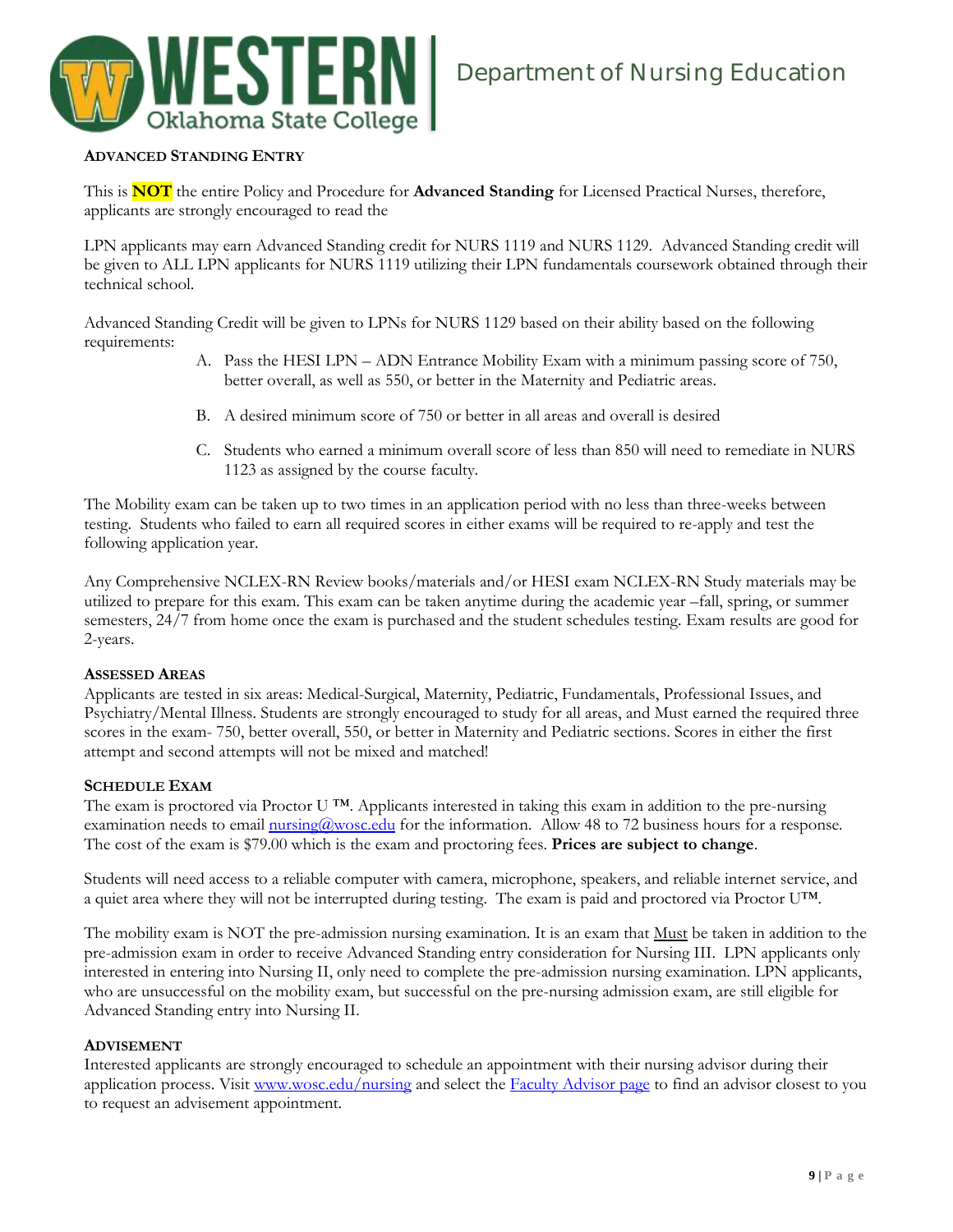

# **ACADEMIC ENTRANCE ESSAY**

for Applicants seeking Entry Into the WOSC Nursing Program

*ALL applicants to WOSC Nursing Education program must complete essay!*

# **ESSAY CRITERIA**

Submit a personalized **Academic Entrance Essay** that is realistic, measurable, and achievable, briefly detailing the following items:

- 1. Applicant's background and/or experience working in healthcare.
- 2. Applicant's current work status, i.e. full-time/part-time, # of hours worked weekly/monthly; long-term goals as it relates to nursing school and working as a nurse; and how both will be managed to support the applicant's ability to be successful in the program and meeting overall career goal.
- 3. Success Plan for Nursing School and NCLEX-RN that *must* include at a minimum, but does not have to be limited to:
	- a. Applicants personalize study plan detailing how they will manage their work-life-school balance.
	- b. Study activities that will be implemented- to include time-frame for studying and performing school activities' outside of class & clinical lectures, number of hours/days per week that will be used to conduct school work and studying outside of class and clinical lectures.
	- c. How does the applicant plan to assess, then evaluate whether the personalize realistic study plan being used is effective and/or needs readjusting?
	- d. Specific resources and strategies the applicant will utilize consistently to overcome any barriers to the likelihood of them being successful throughout the entire nursing program and on the NCLEX-RN.
	- e. The time-frame for assessing and evaluating the study plan and any follow-up actions, i.e. meeting with faculty, utilizing tutors, doing additional research, and actively participating in the learning process, etc. This area is not limited to the mentioned steps.
	- f. How will the applicant make time to meet with course faculty, participate in study/tutoring groups if needed, and/or follow-up with course faculty for guidance and support throughout the program
- 4. Applicants that have multiple withdrawals and/or failed more than one course and/or another nursing program, what are the applicant's plans to ensure that does not happen again?
- 5. Why does the applicant believe the program faculty should grant them entry into the program?
- 6. What role does the applicant understand and belief they have in the learning process?
- 7. What are the applicant expectations of the program/faculty?
- 8. What role does the applicant understand and belief the program faculty have in the learning-teaching process?
- 9. Anything else the applicant believes is important and/or want the program Director and/or faculty to know

This is an excerpt of the admission essay criteria. Please request the <u>full requirement</u> from the nursing education department.